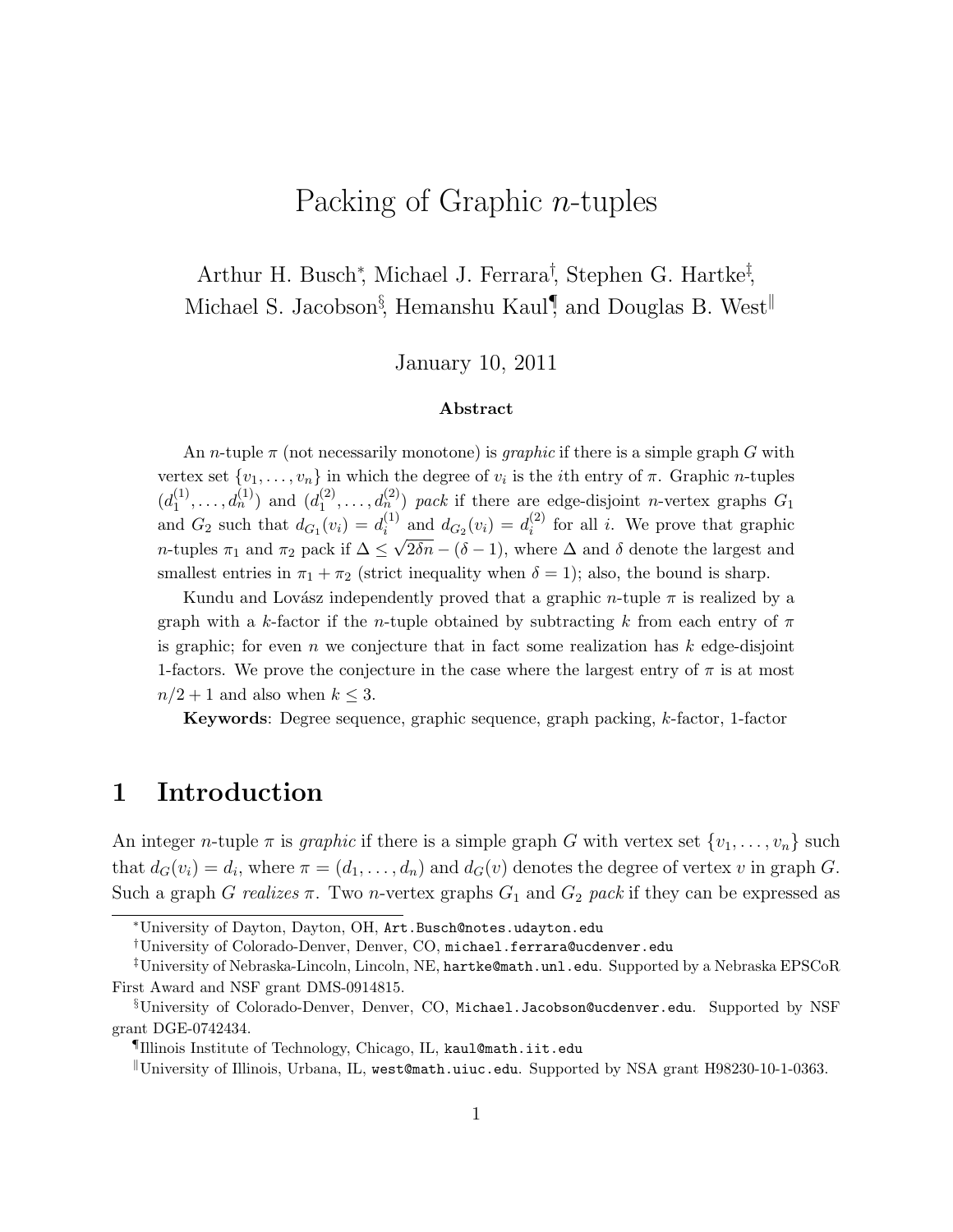edge-disjoint subgraphs of the complete graph  $K_n$ . We study an analogue of graph packing for graphic *n*-tuples. Let  $\pi_1$  and  $\pi_2$  be graphic *n*-tuples, with  $\pi_1 = (d_1^{(1)}$  $j_1^{(1)}, \ldots, d_n^{(1)}$  and  $\pi_2 = (d_1^{(2)}$  $\binom{2}{1}, \ldots, d_n^{(2)}$  (they need not be monotone). We say that  $\pi_1$  and  $\pi_2$  *pack* if there exist edge-disjoint graphs  $G_1$  and  $G_2$  with vertex set  $\{v_1, \ldots, v_n\}$  such  $d_{G_1}(v_i) = d_i^{(1)}$  $i^{\scriptscriptstyle(1)}$  and  $d_{G_2}(v_i) = d_i^{(2)}$  $i^{(2)}$  for all i. In graph packing, vertices may be reordered, but in packing of graphic n-tuples no reordering of the indices is allowed. Graphic n-tuples are often called *graphic sequences*; we use "n-tuple" partly to emphasize that the order of entries matters. When not specifying the length, we use "list".

The condition that  $\pi_1 + \pi_2$  is graphic is obviously necessary for  $\pi_1$  and  $\pi_2$  to pack, but the following small example shows that it is not sufficient.

Example 1.1. Let  $\pi_1 = (3, 1, 2, 2, 0, 0)$  and  $\pi_2 = (1, 3, 0, 0, 2, 2)$ , with sum  $(4, 4, 2, 2, 2, 2)$ . Both  $\pi_1$  and  $\pi_2$  are graphic, and the complete bipartite graph  $K_{2,4}$  realizes their sum. However, in every realization of  $\pi_j$ , the vertex  $v_j$  of degree 3 has three nonisolated neighbors. Thus  $v_1$  and  $v_2$  are adjacent in every realization of  $\pi_1$  or  $\pi_2$ , and the lists do not pack.  $\Box$ 

In fact, Dürr, Guiñez, and Matamala  $[4]$  showed that determining whether two graphic n-tuples pack is NP-complete. Hence we focus on finding sharp sufficient conditions. In 1978, Sauer and Spencer [14] published the classical result that *n*-vertex graphs  $G_1$  and  $G_2$  pack if  $\Delta(G_1)\Delta(G_2) < n/2$ , where  $\Delta(G)$  denotes the maximum vertex degree in G. In Section 2, we prove an analogue for *n*-tuples, showing that graphic *n*-tuples  $\pi_1$  and  $\pi_2$  pack if  $\Delta \leq \sqrt{2\delta n}-(\delta-1)$ , where  $\Delta$  and  $\delta$  denote the largest and smallest values in  $\pi_1+\pi_2$ , except that strict inequality is needed when  $\delta = 1$ . Furthermore, the bound is sharp; we construct lists that do not pack when the maximum entry in the sum is larger by 1. We conjecture the stronger statement that two graphic n-tuples pack if the product of corresponding terms is always less than  $n/2$ ; this would be a more direct analogue of the Sauer–Spencer Theorem.

Kundu's Theorem  $[9]$ , published in 1973 and proved independently by Lovász  $[10]$  at about the same time, characterizes when a graphic  $n$ -tuple has a realization containing a spanning subgraph that is "almost" k-regular. In the language of packing, the result states that if  $\pi_1$ is graphic and each term in  $\pi_2$  is k or  $k-1$ , then  $\pi_1$  and  $\pi_2$  pack if  $\pi_1 + \pi_2$  is graphic.

In Section 3, we consider extensions of the k-factor case of Kundu's Theorem, where a k*factor* of a graph is a spanning k-regular subgraph. Kundu's Theorem implies that a graphic n-tuple  $\pi$  is realizable by a graph having a k-factor if the list obtained by subtracting k from each entry is graphic. We conjecture the stronger statement that in fact when  $n$  is even there is a realization containing k edge-disjoint 1-factors (that is, a k-edge-colorable k-factor). We prove the conjecture when the largest entry is at most  $n/2 + 1$ . We also prove the more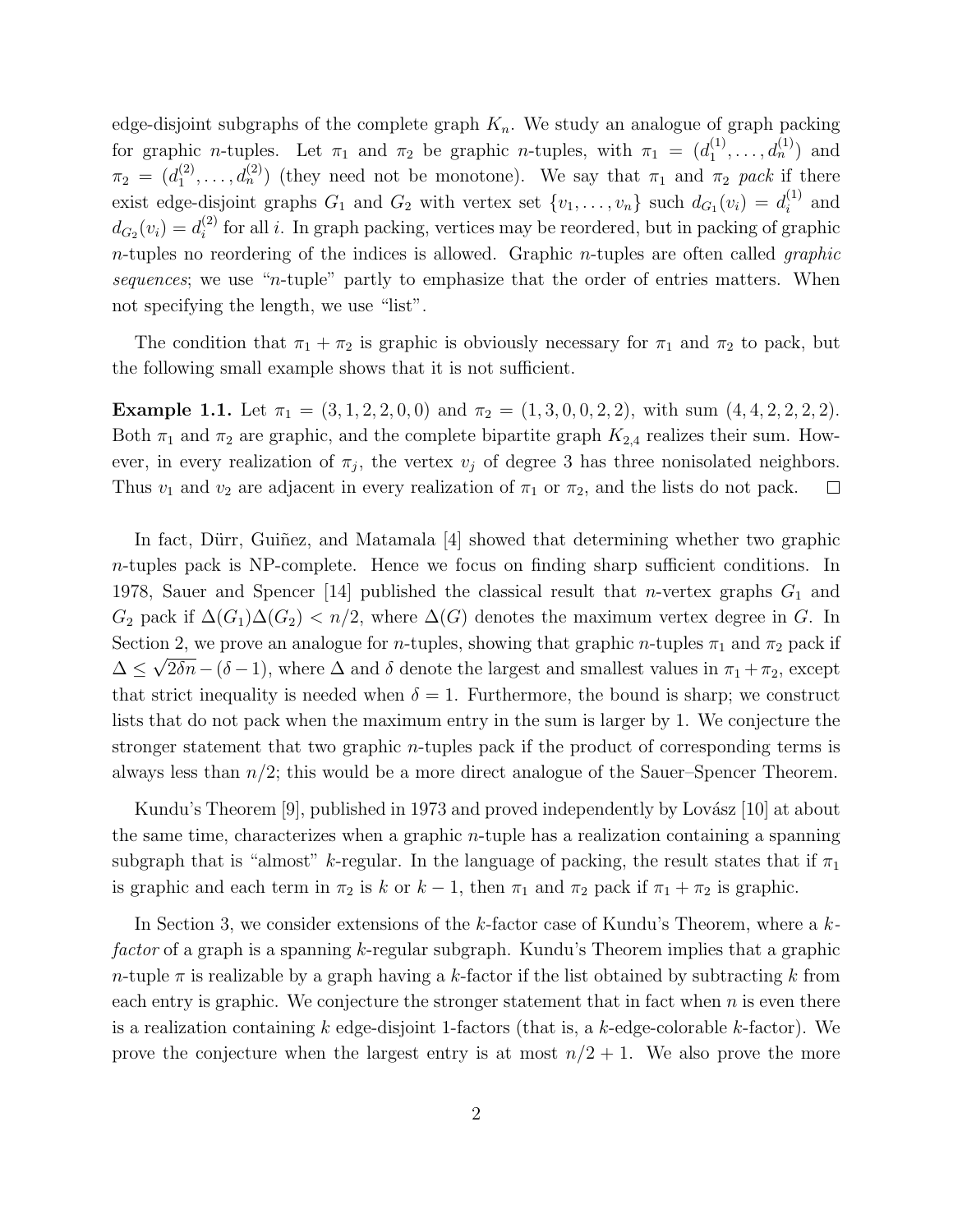difficult result that the conjecture holds when  $k \leq 3$ , by proving in general that there is a realization containing a k-factor that has two edge-disjoint 1-factors.

#### 2 An Analogue of the Sauer-Spencer Theorem

The Sauer–Spencer Theorem immediately implies that *n*-vertex graphs  $G_1$  and  $G_2$  pack when their maximum degrees sum to less than  $\sqrt{2n}$ . Chen [2] gave a short proof of Kundu's Theorem; we use a similar technique to prove our result for packing of graphic n-tuples. When the least entry in the sum is 1, the maximum allowed by the hypothesis is the same as in the Sauer–Spencer Theorem. Note that when we prove directly that  $\pi_1$  and  $\pi_2$  pack, it follows immediately that  $\pi_1 + \pi_2$  is graphic.

Again let  $\Delta$  and  $\delta$  denote the largest and smallest entries in  $\pi_1 + \pi_2$ . Before proving that our condition is sufficient for  $\pi_1$  and  $\pi_2$  to pack, we present a simple construction that proves sharpness when  $\delta = 1$  (see also Remark 2 of [10]). We later obtain sharpness for  $\delta \geq 2$  via a slight modification of this construction.

**Example 2.1.** For  $\delta, m \in \mathbb{N}$  with  $m > 1$ , let  $n = 2\delta m^2$ . We construct graphic *n*-tuples  $\pi_1$ and  $\pi_2$  with  $\Delta = \sqrt{2\delta n}$  that do not pack. Let

$$
\pi_1=(\delta m, \delta m, (2\delta m)^{\delta(m-1)}, 0^{\delta(m-1)}, (\delta m)^{\delta-1}, 0^{\delta-1}, \delta^{\delta(m^2-m)}, 0^{\delta(m^2-m)})
$$

and

$$
\pi_2 = (\delta m, \delta m, 0^{\delta(m-1)}, (2\delta m)^{\delta(m-1)}, 0^{\delta-1}, (\delta m)^{\delta-1}, 0^{\delta(m^2-m)}, \delta^{\delta(m^2-m)}),
$$

where the exponents denote multiplicity (lengths of constant sublists). The lists have length  $2\delta m^2$ , as desired. Also, the largest and smallest entries in  $\pi_1 + \pi_2$  are  $2\delta m$  and  $\delta$ , respectively, so  $\Delta = \sqrt{2\delta n}$ . (The Erdős–Gallai conditions [6] readily imply that  $\pi_1 + \pi_2$  is graphic, but this is not important). It remains to show that  $\pi_1$  and  $\pi_2$  are graphic but do not pack.

To show that  $\pi_i$  is graphic, start with  $K_{\delta m+1}$ , split its vertices into sets  $V_1, \ldots, V_{m-1}$  of size  $\delta$  plus  $\delta + 1$  leftover vertices, for each i make the vertices of  $V_i$  adjacent to a set  $X_i$  of  $\delta m$  new vertices, and add to these  $\delta m^2 + 1$  vertices a set of  $\delta m^2 - 1$  isolated vertices.

Given any realization of  $\pi_1$ , let S be the set of  $\delta m + 1$  vertices with degree exceeding  $\delta$ . Their degree-sum is  $2\delta^2 m^2 - \delta m(\delta - 1)$ , which equals  $2\binom{\delta m + 1}{2}$  $\binom{n+1}{2} + \delta^2(m^2 - m)$ . To reach this total, S must induce a complete graph, and all other edges must join S to vertices of degree δ. Thus  $v_1$  and  $v_2$  are adjacent in every realization of  $\pi_1$ . The same argument applies to  $\pi_2$ ; again  $v_1$  and  $v_2$  are adjacent in every realization. Since  $v_1$  and  $v_2$  are adjacent in all realizations of both lists,  $\pi_1$  and  $\pi_2$  do not pack.  $\Box$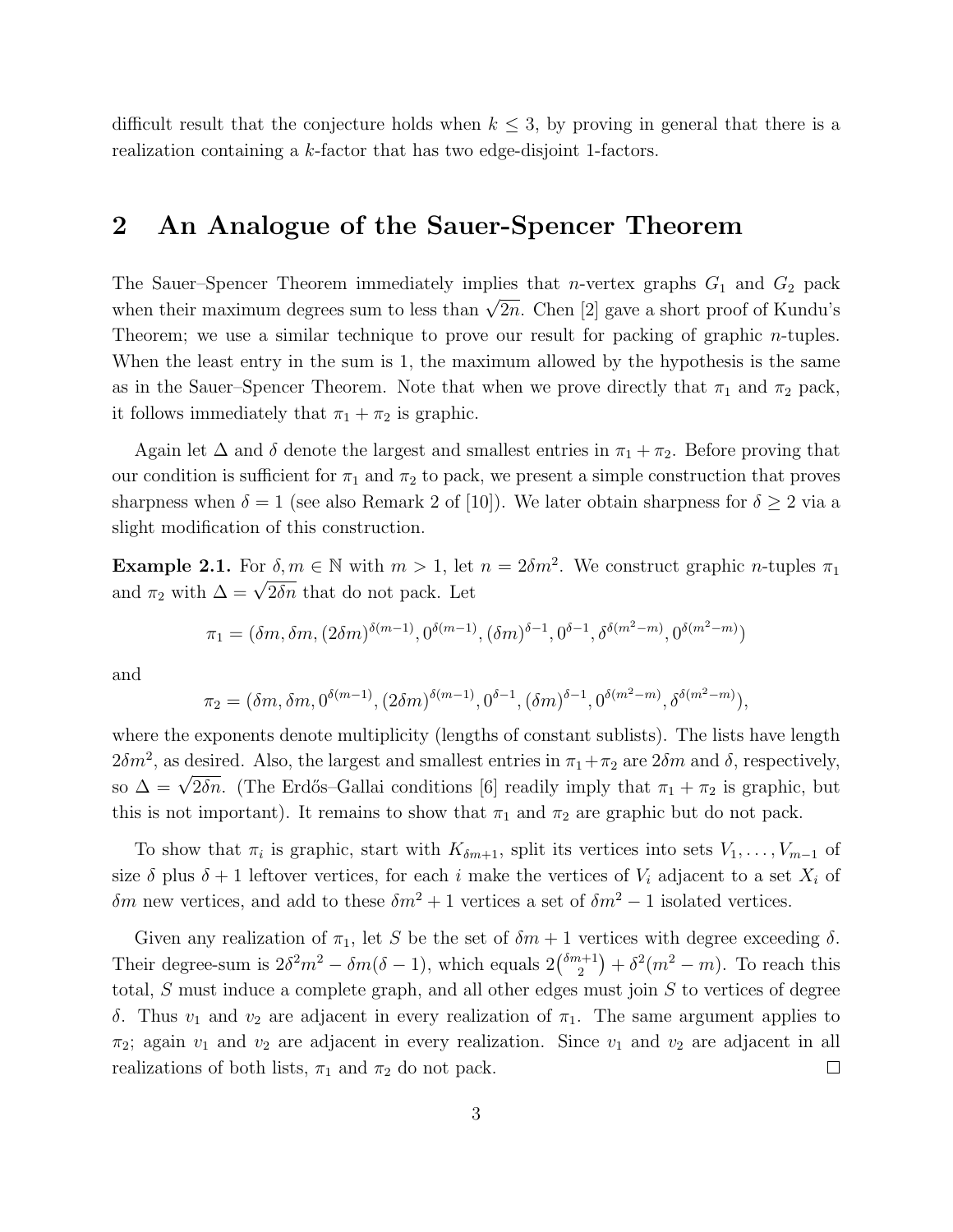Given a graph G and a set  $S \subseteq V(G)$ , let G[S] denote the induced subgraph of G with vertex set S, and let  $N_G(S)$  be the set of vertices having a neighbor in S. A *clique* is a pairwise adjacent set of vertices.

**Theorem 2.2.** Let  $\pi_1$  and  $\pi_2$  be graphic n-tuples. If

$$
\Delta \le \sqrt{2\delta n} - (\delta - 1),
$$

*where*  $\Delta$  *and*  $\delta$  *denote the maximum and minimum values in*  $\pi_1 + \pi_2$ *, then*  $\pi_1$  *and*  $\pi_2$  *pack, except that strict inequality is required when*  $\delta = 1$ *.* 

*Proof.* Let  $\pi_1$  and  $\pi_2$  be graphic *n*-tuples. If  $\delta = 0$ , then  $\Delta \leq \sqrt{2\delta n} - (\delta - 1)$  implies that realizations are edgeless or consist of matchings on disjoint vertex sets, so  $\pi_1$  and  $\pi_2$ pack. Therefore, we may assume  $\delta \geq 1$ . We prove that if  $\pi_1$  and  $\pi_2$  fail to pack, then  $\Delta \geq \sqrt{2\delta n} - (\delta - 1)$ , with strict inequality when  $\delta > 1$ .

Among realizations of  $\pi_1$  and  $\pi_2$  on vertices  $v_1, \ldots, v_n$  that have the required degrees at each vertex, choose  $G_1$  and  $G_2$  to minimize the number of edges that appear in both graphs. Since  $\pi_1$  and  $\pi_2$  do not pack, we may consider an edge xy in  $E(G_1) \cap E(G_2)$ .

Let  $G = G_1 \cup G_2$ , and let  $I = V(G) - (N_G(x) \cup N_G(y))$ . With  $\delta \geq 1$ , we have  $\Delta < \sqrt{n}$ , so  $I \neq \emptyset$ . Let  $Q = N_G(I)$ . Suppose that  $G_1$  or  $G_2$  has an edge uv such that  $u \in I$ and  $\{x,y\} \nsubseteq N_G(v)$ ; by symmetry, we may assume  $yv \notin E(G)$ . Replacing  $\{xy,uv\}$  with  $\{xu, yv\}$  in that graph reduces the number of shared edges without changing any vertex degrees, contradicting the choice of  $G_1$  and  $G_2$  (see Figure 1a). Thus  $Q \subseteq N_G(x) \cap N_G(y)$ .



Figure 1: Properties of Q

For  $j \in \{1,2\}$ , let  $Q_j = N_{G_j}(I)$ ; we claim that  $Q_j$  is a clique in G. Otherwise, choose  $w, w' \in Q_j$  with  $ww' \notin E(G)$ . Let z and z' be (not necessarily distinct) vertices in I such that  $zw, z'w' \in E(G_j)$ . Since  $ww' \notin E(G_j)$ , replacing  $\{z'w', wz, xy\}$  with  $\{w'w, zx, yz'\}$  in  $E(G_j)$  reduces the number of shared edges without changing vertex degrees (see Figure 1b).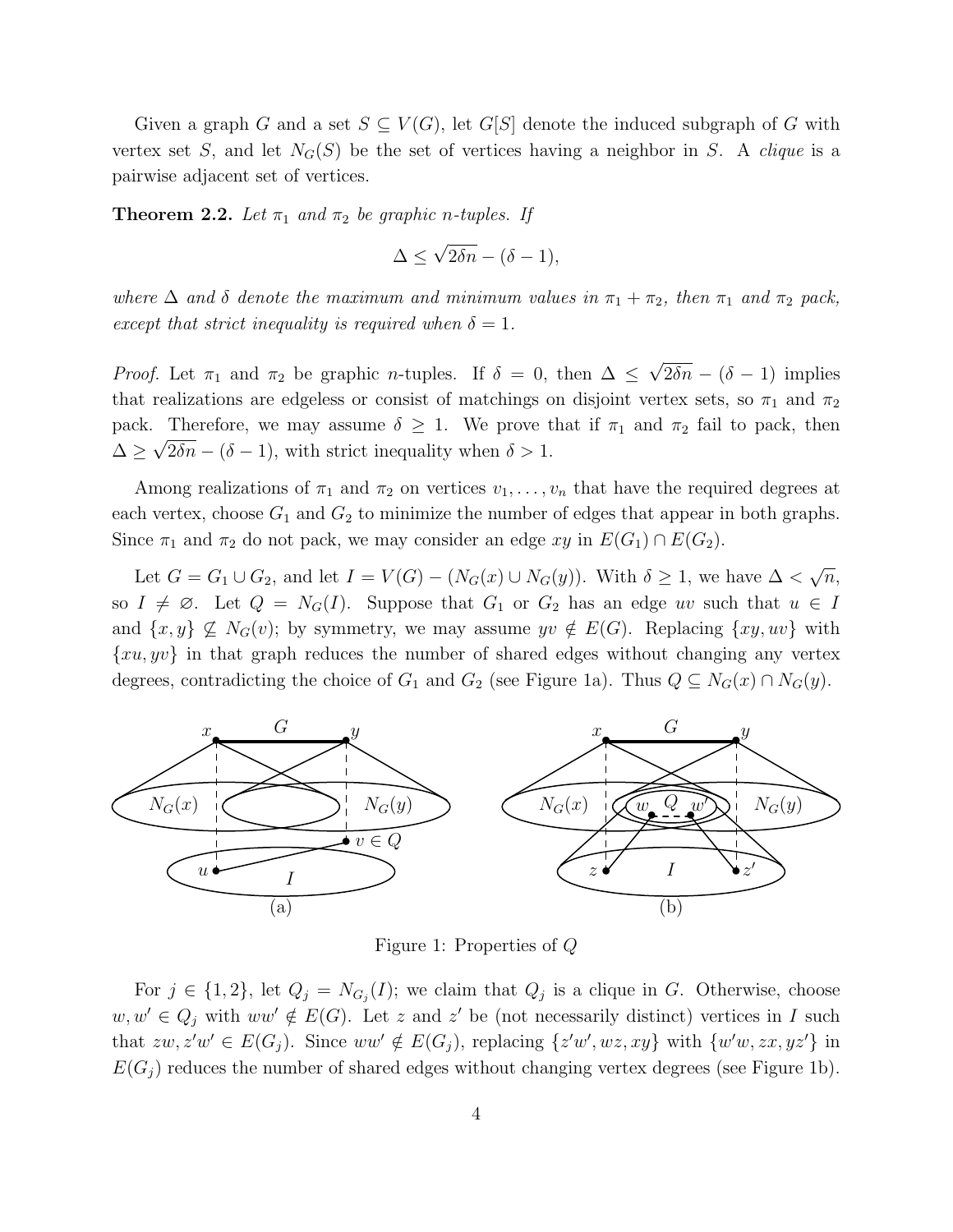Since  $Q = Q_1 \cup Q_2$ , and  $Q_1$  and  $Q_2$  are cliques in G, the complement of  $G[Q]$  is bipartite. Letting r be the number of edges in  $G[Q]$ , we obtain

$$
r \ge \binom{|Q|}{2} - \frac{|Q|^2}{4} = \frac{|Q|^2}{4} - \frac{|Q|}{2}.\tag{1}
$$

Next, note that  $|I| = n - |N_G(x) \cup N_G(y)| = n - |N_G(x)| - |N_G(y)| + |N_G(x) \cap N_G(y)|$ . Since xy is a shared edge,  $|N_G(x)|$  and  $|N_G(y)|$  are at most  $\Delta-1$ . With  $Q \subseteq N_G(x) \cap N_G(y)$ ,

$$
|I| \ge n - 2\Delta + 2 + |Q|.\tag{2}
$$

Each vertex  $v \in I$  has at least  $\delta$  incident edges in  $G_1$  and  $G_2$  together, and each neighbor is in Q. Since  $Q \subseteq N_G(x) \cap N_G(y)$ , at most  $(\Delta - 2)|Q| - 2r$  edges of  $G_1$  and  $G_2$  together have endpoints in  $I$  and  $Q$ . Therefore,

$$
|I| \le \frac{(\Delta - 2)|Q| - 2r}{\delta}.\tag{3}
$$

Together, (2) and (3) yield

$$
(\Delta - 2)|Q| - 2r \ge \delta(n - 2\Delta + 2 + |Q|). \tag{4}
$$

Using (1) to substitute for r, letting  $q = |Q|$ , and simplifying brings us to

$$
q(\Delta - 1 - \delta - q/2) \ge \delta(n - 2\Delta + 2). \tag{5}
$$

The left side is maximized when  $q = \Delta - 1 - \delta$ . Since the inequality must hold there,  $(\Delta - 1 - \delta)^2 \ge 2\delta(n - 2\Delta + 2)$ . Adding  $4\delta(\Delta - 1)$  to both sides yields  $(\Delta - 1 + \delta)^2 \ge 2\delta n$ , or

$$
\Delta \ge \sqrt{2\delta n} - (\delta - 1). \tag{6}
$$

To complete the sufficiency proof, we show that equality cannot hold in (6) when  $\delta \geq 2$ . Equality in (6) requires equality in the inequalities that produced it. Equality holds in (5) only when  $q = \Delta - 1 - \delta$ . Equality in (4) (equivalent to (5)) requires equality in (3) and (2). Thus  $\delta|I|$  equals both sides of (4), and also  $Q = N_G(x) \cap N_G(y)$  and  $|N_G(x)| = |N_G(y)| =$  $\Delta - 1$ . By this last equality,  $G_1$  and  $G_2$  share no edges incident to x or y except xy.

Equality in (3) requires  $N_G(w) = Q$  whenever  $w \in I$ . Since exactly  $(\Delta - 2)|Q| - 2r$ edges have endpoints in  $Q$  and  $I$ , and by definition  $G[Q]$  has r edges, the edges joining  $Q$  to  $I \cup \{x, y\}$  and within Q exhaust the total degree sum available to vertices of Q. We conclude that in G each vertex of Q has degree  $\Delta$  and has no neighbor in  $N_G(x) \cup N_G(y)$  outside Q.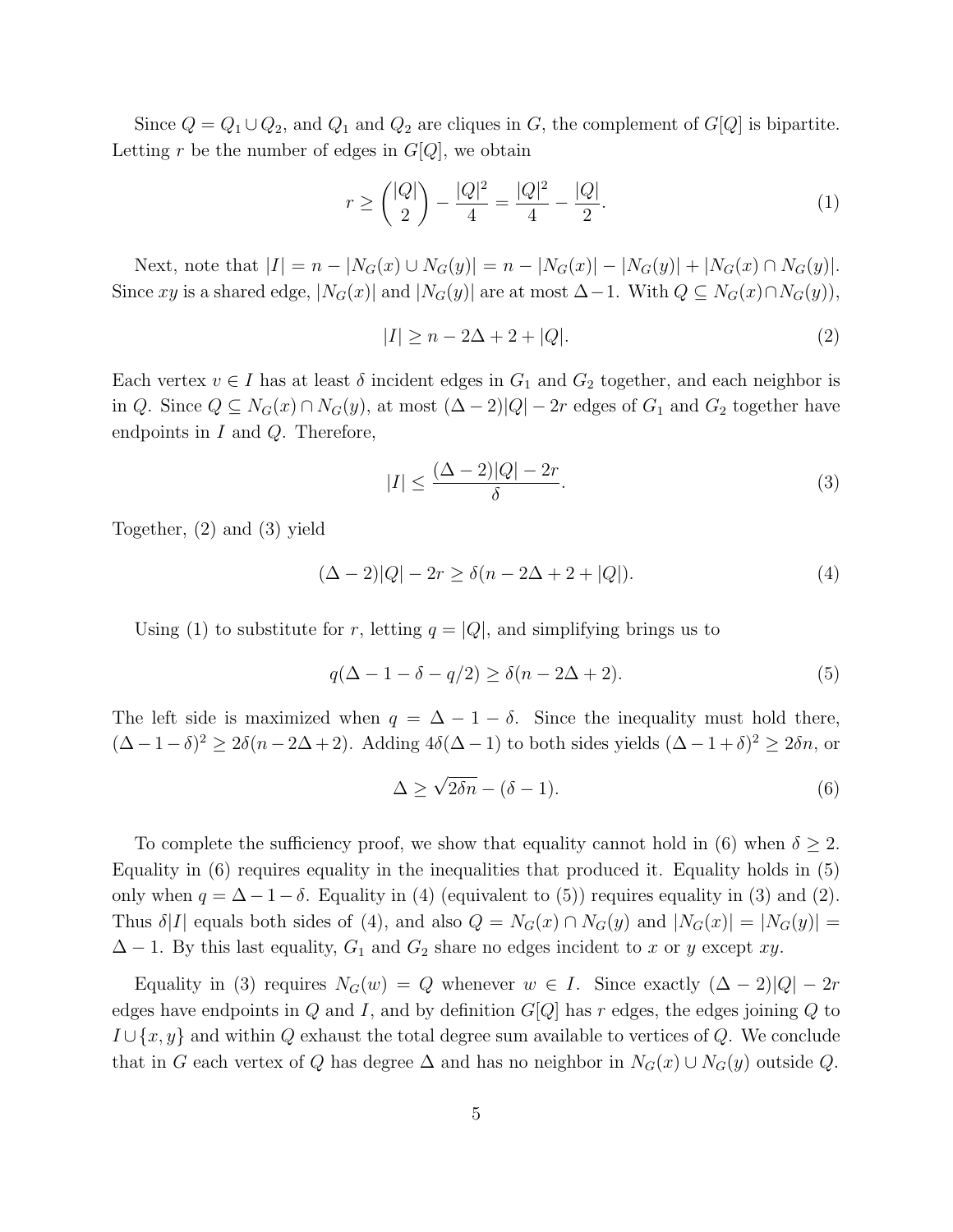

Figure 2:  $Q = N_G(I) \subseteq N_G(x) \cap N_G(y)$ 

Let  $X = N_G(x) - N_G(y) - \{y\}$ , and let  $Y = N_G(y) - N_G(x) - \{x\}$  (see Figure 2). Since  $|N_G(x)| = |N_G(y)| = \Delta - 1$  and  $|N_G(x) \cap N_G(y)| = q = \Delta - 1 - \delta$ , we have  $|X| = |Y| = \delta - 1$ . If  $G_j$  has edges within both X and Y, say  $uu' \in G_j[X]$  and  $vv' \in G_j[Y]$ , then consider whether  $uv \in E(G_i)$ . If so, then replacing  $\{xy, uv\}$  with  $\{yu, vx\}$  in  $G_i$  reduces the number of shared edges; if not, then replacing  $\{vv', xy, u'u\}$  with  $\{v'x, yu', uv\}$  does so. Hence by symmetry we may assume that edges of  $G[X]$  lie only in  $G_1$  and edges of  $G[Y]$  lie only in  $G_2$ . Now vertices of X are isolated in  $G_2$  and have at most  $\delta - 1$  neighbors in  $G_1$  (including x). If X is nonempty, then this contradicts the definition of  $\delta$ . Hence equality in (6) requires  $X = \varnothing$  and  $\delta = 1$ .  $\Box$ 

**Theorem 2.3.** *The result of Theorem 2.2 is sharp: for*  $\delta, m \in \mathbb{N}$  *with*  $m \geq \delta \geq 2$ *, there exist*  $\pi_1$  *and*  $\pi_2$  *with*  $n = 2\delta m^2$  *such that*  $\Delta = \sqrt{2\delta n} - (\delta - 2)$  *but*  $\pi_1$  *and*  $\pi_2$  *do not pack.* 

*Proof.* We consider only  $\delta \geq 2$  since the construction in Example 2.1 proves sharpness for  $\delta = 1$ . Choose  $m \in \mathbb{N}$  with  $m \ge \delta$ , and let  $n = 2\delta m^2$ . Let G be the construction using these parameters in Example 2.1. We modify G to reduce the maximum degree by  $\delta - 1$ . This will also reduce  $\Delta$  by  $\delta - 1$  in the sum of two specified orderings of the vertex degrees.

Recall that the construction of G begins with a complete graph  $K_{\delta m+1}$  whose vertex set is composed of sets  $V_1, \ldots, V_{m-1}$  of size  $\delta$  plus  $\delta + 1$  additional vertices. For each i the set  $V_i$ is adjacent to a set  $X_i$  of  $\delta m$  new vertices, and there are  $\delta m^2 - 1$  additional isolated vertices. Each vertex in  $\bigcup_i V_i$  has degree  $2\delta m$ , each extra vertex in the clique has degree  $\delta m$ , and  $\delta m(m-1)$  vertices outside the clique have degree  $\delta$ .

Modify G by removing  $\delta - 1$  of the extra vertices from the clique, reducing the degrees of the other vertices by  $\delta - 1$ . For  $1 \leq i \leq \delta - 1$ , put one of the removed vertices into  $X_i$ . Hence the number of vertices remains  $2\delta m^2$ , the vertices of  $V_1, \ldots, V_{\delta-1}$  have degree  $2\delta m - \delta + 2$ , those of  $V_{\delta}, \ldots, V_{m-1}$  have degree  $2\delta m - \delta + 1$ , the two unmoved extra vertices have degree  $\delta m-\delta+1$ , and the remaining vertices have degree  $\delta$ . The new graph G' realizes the n-tuples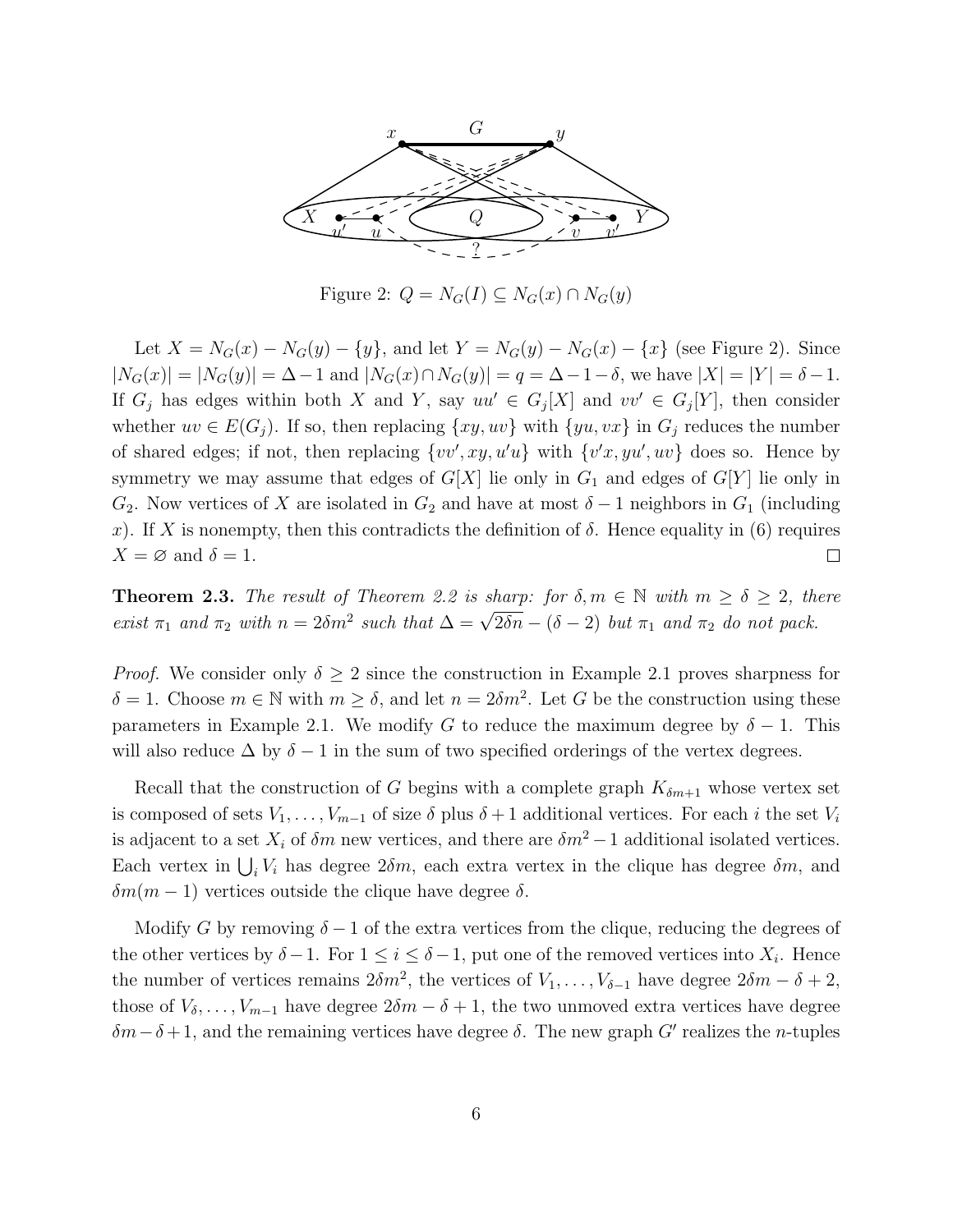$\pi'_1$  and  $\pi'_2$  given by

$$
((\delta m-\delta+1)^2, (2\delta m-\delta+2)^{\delta(\delta-1)}, 0^{\delta(\delta-1)}, (2\delta m-\delta+1)^{\delta(m-\delta)}, 0^{\delta(m-\delta)}, \delta^{\delta(m^2-m)+\delta-1}, 0^{\delta(m^2-m)+\delta-1})
$$

and

$$
((\delta m-\delta+1)^2,0^{\delta(\delta-1)},(2\delta m-\delta+2)^{\delta(\delta-1)},0^{\delta(m-\delta)},(2\delta m-\delta+1)^{\delta(m-\delta)},0^{\delta(m^2-m)+\delta-1},\delta^{\delta(m^2-m)+\delta-1}).
$$

By construction,  $\pi'_1$  and  $\pi'_2$  are graphic. To show that they do not pack, we argue as in Example 2.1. In any realization of  $\pi'_1$ , let S be the set of  $\delta m - \delta + 2$  vertices with degrees exceeding  $\delta$ . Their degrees sum to

$$
2\delta m\delta(m-1) - (\delta - 1)\delta(m-1) + \delta(\delta - 1) + 2\delta m - 2(\delta - 1),
$$

which equals  $2\binom{\delta m-\delta+2}{2}$  $\binom{-\delta+2}{2} + \delta^2(m^2 - m) + \delta(\delta - 1)$ . To achieve this total, again S must be a clique. As in Example 2.1,  $v_1$  and  $v_2$  must be adjacent in all realizations of both graphs; hence  $\pi_1$  and  $\pi_2$  do not pack.  $\Box$ 

If  $a+b < \sqrt{2n}$ , then also  $ab < n/2$ . Hence the conjecture below would strengthen Theorem 2.2 when  $\delta = 1$  and provide a more direct analogue to the Sauer-Spencer Theorem.

**Conjecture 2.4.** Let  $\pi_1$  and  $\pi_2$  be graphic n-tuples, with  $\delta$  the least entry in  $\pi_1 + \pi_2$ . If  $\delta \geq 1$  *and the product of corresponding entries in*  $\pi_1$  *and*  $\pi_2$  *is always less than*  $n/2$ *, then*  $\pi_1$ *and*  $\pi_2$  *pack.* 

For fixed  $\delta$ , a suitable bound on the product of corresponding entries to guarantee packing may be something like  $\delta n/2 - O(\delta \sqrt{\delta n}).$ 

#### 3 Extensions of Kundu's Theorem

Let  $D_k(\pi)$  denote the *n*-tuple obtained from an *n*-tuple  $\pi$  by subtracting k from each entry. The "regular" case of Kundu's Theorem states that if  $\pi$  and  $D_k(\pi)$  are graphic, then some realization of  $\pi$  has a k-factor. To extend the theorem, one could try to guarantee that some realization of  $\pi$  has edge-disjoint regular factors of degrees  $k_1, \ldots, k_t$ , where  $\sum_{i=1}^t k_i = k$ .

When  $n$  is odd, no regular  $n$ -vertex graph has odd degree, so existence requires all  $k_1, \ldots, k_t$  even. In that case, existence then follows immediately from Kundu's Theorem and Petersen's 2-Factor Theorem [12]; the latter states that every 2r-regular graph decomposes into 2-factors. It remains to consider even n.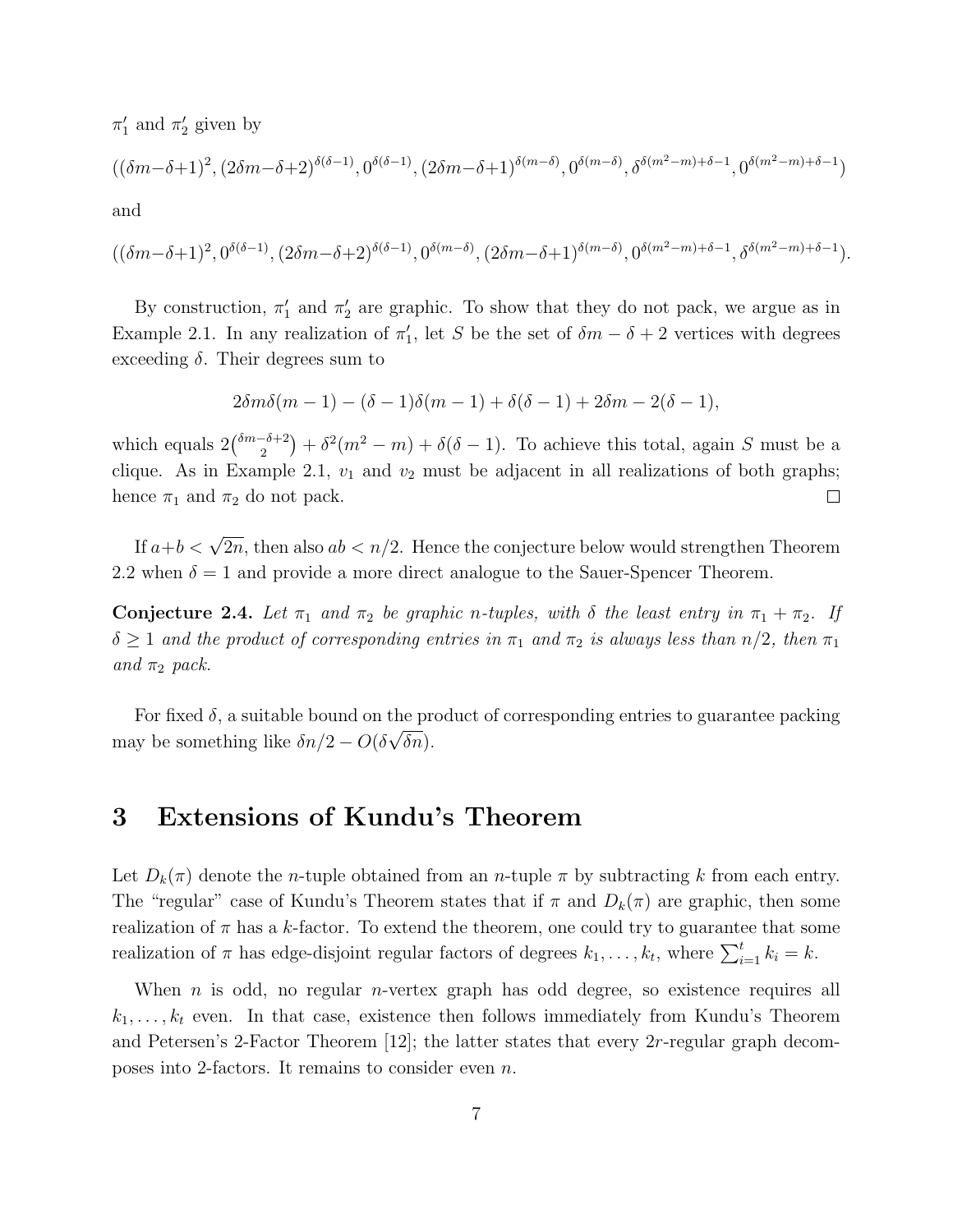**Conjecture 3.1.** Let *n* be an even integer. If  $\pi$  is a graphic *n*-tuple such that  $D_k(\pi)$  is *also graphic, and*  $k_1, \ldots, k_t$  *are positive integers with sum k, then some realization of*  $\pi$  *has edge-disjoint regular factors with degrees*  $k_1, \ldots, k_t$ .

Conjecture 3.1 is immediately equivalent to the following conjecture.

**Conjecture 3.2.** Let n be an even integer. If  $\pi$  is a graphic n-tuple such that  $D_k(\pi)$  is also *graphic, then some realization of* π *has* k *edge-disjoint 1-factors.*

Our main result (Theorem 3.9) toward Conjecture 3.2 combines with Petersen's Theorem to yield Conjecture 3.1 when k is even and at most two of  $k_1, \ldots, k_t$  are odd, and when k is odd and at most one of  $k_1, \ldots, k_t$  is odd.

We have proved several special cases of Conjecture 3.2. The first uses a lemma proved by A.R. Rao and S.B. Rao [13] in their study of what was called the "k-Factor Conjecture" before it became Kundu's Theorem.

**Lemma 3.3.** *Fix*  $k \in \mathbb{N}$ , and let  $\pi$  be a graphic n-tuple such that  $D_k(\pi)$  is also graphic. If *r is a positive integer such that*  $r \leq k$  *and* rn *is even, then*  $D_r(\pi)$  *is also graphic.* 

Let  $\Delta(G)$  and  $\delta(G)$  denote the largest and smallest vertex degrees in a graph G.

**Theorem 3.4.** *Fix*  $k, n \in \mathbb{N}$  *with* n *even, and let*  $\pi$  *be a graphic n-tuple such that*  $D_k(\pi)$ *is also graphic.* If every entry in  $\pi$  *is at most*  $n/2 + 1$ , then some realization of  $\pi$  has k *edge-disjoint 1-factors.*

*Proof.* The proof is by induction on k. For  $k = 0$ , the statement is vacuous, and the case  $k = 1$  is a special case of Kundu's Theorem. Suppose then that  $k \geq 2$  and that  $D_k(\pi)$ is graphic. By Lemma 3.3,  $D_2(\pi)$  is graphic, and since  $D_k(\pi)$  is graphic the induction hypothesis implies that there is a realization G of  $D_2(\pi)$  having  $k-2$  disjoint 1-factors.

The hypothesis on  $\pi$  yields  $\Delta(G) \leq n/2 - 1$ , so  $\delta(\overline{G}) \geq n/2$ . Dirac's Theorem [3] now implies that  $\overline{G}$  has a spanning cycle C. Since n is even, C decomposes into two edge-disjoint 1-factors. Therefore,  $G \cup C$  is a realization of  $\pi$  having k edge-disjoint 1-factors.  $\Box$ 

We also obtain Conjecture 3.2 in those cases where every entry in  $\pi$  is large, by applying Theorem 3.4 to the *n*-tuple obtained by subtracting every entry of  $D_k(\pi)$  from  $n-1$ .

**Corollary 3.5.** *Fix*  $k, n \in \mathbb{N}$  *with* n *even, and let*  $\pi$  *be a graphic* n-tuple such that  $D_k(\pi)$  *is also graphic. If every entry in*  $\pi$  *is at least*  $n/2 + k - 2$ *, then some realization of*  $\pi$  *has* k *edge-disjoint 1-factors.*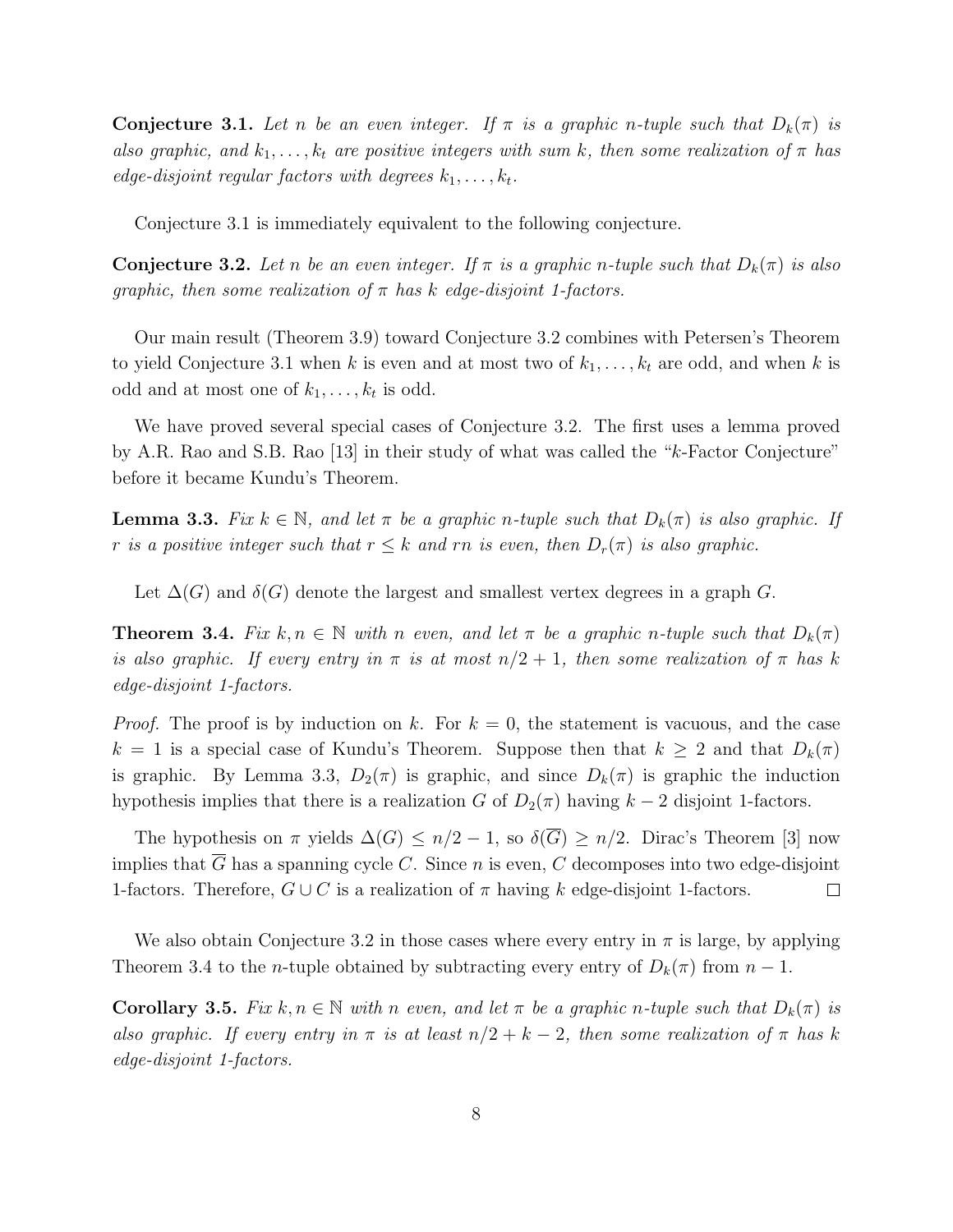Our main result in this section is that, under the conditions of Conjecture 3.2, there is a realization of  $\pi$  having edge-disjoint factors  $M_1, M_2, F$  that are regular of degrees 1, 1, and  $k-2$ . This implies Conjecture 3.2 for  $k \leq 3$ ; for Conjecture 3.1, it allows one or two of  $k_1,\ldots,k_t$  to be odd when k is odd or even, respectively.

We use a well-known description of the maximum matchings in a graph. Say that a matching M *avoids* a vertex x if M has no edge incident to x. The *Gallai–Edmonds decomposition* of a graph G is a partition of  $V(G)$  into three sets defined as follows (the presentation by Lovász and Plummer [11] uses  $(D, A, C)$  instead of our  $(A, B, C)$ :

> $A = \{x \in V(G): \text{ some maximum matching avoids } x\},\$  $B = \{x \in V(G) - A: x \text{ has a neighbor in } A\},\$  $C = V(G) - (A \cup B).$

A *near-perfect* matching in G is a matching that avoids exactly one vertex. A graph is *factor-critical* if each vertex is avoided by some near-perfect matching. The *deficiency* def(G) of a graph G is defined to be  $\max_{X \subseteq V(G)} (o(G - X) - |X|)$ , where  $o(H)$  is the number of odd components (odd number of vertices) in  $H$ . It is immediate that every matching in  $G$ avoids at least  $\text{def}(G)$  vertices, and the Berge–Tutte Formula [1] states that equality holds for a maximum matching.

The Gallai–Edmonds Structure Theorem [5, 7, 8] describes the maximum matchings in a graph in terms of its Gallai–Edmonds Decomposition. We state only the parts we need.

Theorem 3.6. *If* (A,B,C) *is the Gallai–Edmonds Decomposition of a graph* G*, then (a) the components of* G[A] *are factor-critical, and (b) every maximum matching in* G *consists of a near-perfect matching in each component of* G[A]*, a perfect matching in* G[C]*, and a matching of* B *into vertices in distinct components of* G[A]*.*

Consider the decomposition  $(A, B, C)$  of a graph G having an even number of vertices but no 1-factor. Say that a component of  $G[A]$  is *missed* by a matching M if it has no vertex matched with a vertex of B in M. By Theorem 3.6, a maximum matching in G misses at least two components of  $G[A]$ . Our structural lemma, which may be of independent interest, is that when  $G$  is regular we can ensure that two such components will be nontrivial, where a graph is *nontrivial* if it has at least one edge.

Lemma 3.7. *Let* (A,B,C) *be the Gallai–Edmonds decomposition of a regular graph* F *with an even number of vertices. If* F *does not have a* 1*-factor, then some maximum matching in* F *misses two nontrivial components of* F[A]*.*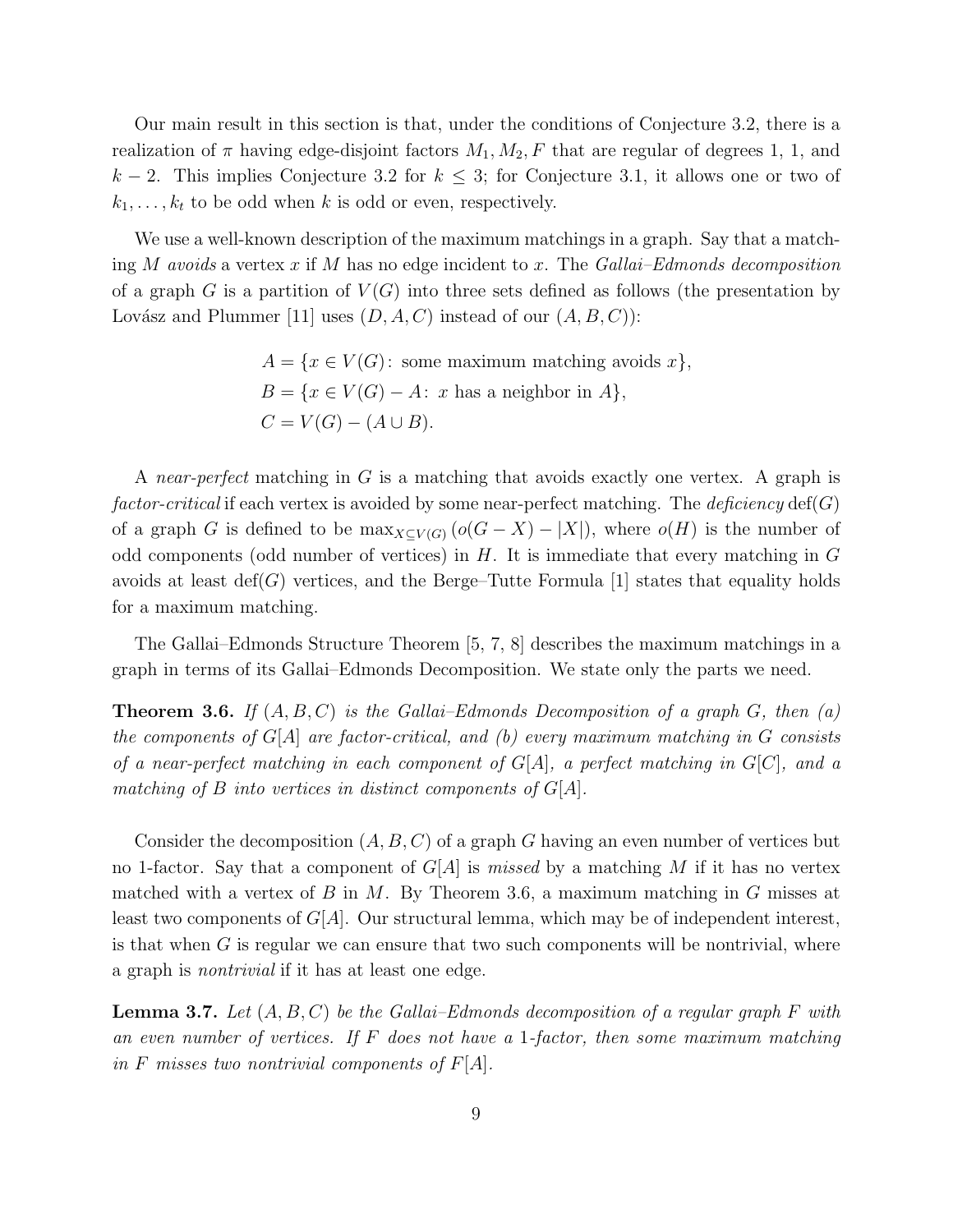*Proof.* When F has no 1-factor, the set A is nonempty. Let S be the set of isolated vertices in  $F[A]$ . By Theorem 3.6, every maximum matching in F pairs B with vertices of distinct components of  $F[A]$ . Since the number of vertices is even, every maximum matching misses at least two components of  $F[A]$ .

Among the maximum matchings in  $F$ , choose  $M$  to miss the most nontrivial components of F[A]. If M does not miss two such components, then  $|S| \geq 1$  and M misses at least one vertex a of S. Let  $B_S$  be the subset of B matched into S by M, and let  $B'_S = B - B_S$ .

Let R be the set of vertices reachable from a by M-alternating paths in F. Since M matches  $B$  into  $A$ , such paths move from  $A$  to  $B$  by edges not in  $M$  and return to  $A$  via M. If  $a, \ldots, b, a'$  are the vertices of such a path with  $b \in B'_{S}$ , then exchanging membership between M and  $E(F) - M$  along the path produces a new matching M' that misses one more nontrivial component of  $F[A]$  than M. The choice of M thus implies  $R \subseteq S \cup B_S$ .

As we explore M-augmenting paths from  $a$ , reaching a vertex in  $B<sub>S</sub>$  also immediately adds a new vertex of S. Thus  $|R \cap S| = |R \cap B_S| + 1$ . This contradicts k-regularity, since  $N(R \cap S) \subseteq R \cap B_S$ . We conclude that a maximum matching missing the most nontrivial components must miss at least two.  $\Box$ 

Our second lemma concerns an auxiliary graph used in the proof of the theorem.

**Lemma 3.8.** Let l and m be positive odd integers. Let H be the graph with vertices  $v_{i,j}$  for  $i \in \mathbb{Z}_l$  and  $j \in \mathbb{Z}_m$  such that each  $v_{i,j}$  is adjacent to the four vertices of the form  $v_{i\pm 1,j\pm 1}$ . Let S *be an independent set in* H*. If the first coordinates of the vertices in* S *are distinct, and the second coordinates of the vertices in* S *are distinct, then* H − S *contains an odd cycle.*

*Proof.* When we arrange the vertices in the natural *l*-by-m grid, the condition on S implies each row and column has at most one vertex of S. It suffices to find an odd closed walk avoiding S. The vertices  $v_{1,1},\ldots,v_{lm,lm}$  form an odd closed walk; it suffices unless  $v_{r,r} \in S$ for some r. Since S is independent,  $v_{r-1,r+1} \notin S$ . Also,  $v_{r-2,r}, v_{r,r+2} \notin S$ . Replacing  $v_{r,r}$ with  $v_{r-2,r}, v_{r-1,r+1}, v_{r,r+2}$  increases the length of the walk by 2 but decreases the number of vertices of S on it by 1. Doing this independently for each vertex of S on it yields an odd closed walk avoiding S.  $\Box$ 

We can now prove the main result of this section.

**Theorem 3.9.** *Fix*  $n, k \in \mathbb{N}$  *with* n *even and*  $k \geq 2$ *. If*  $\pi$  *is a graphic* n-tuple such that  $D_k(\pi)$ *is also graphic, then some realization of* π *has a* k*-factor with two edge-disjoint* 1*-factors.*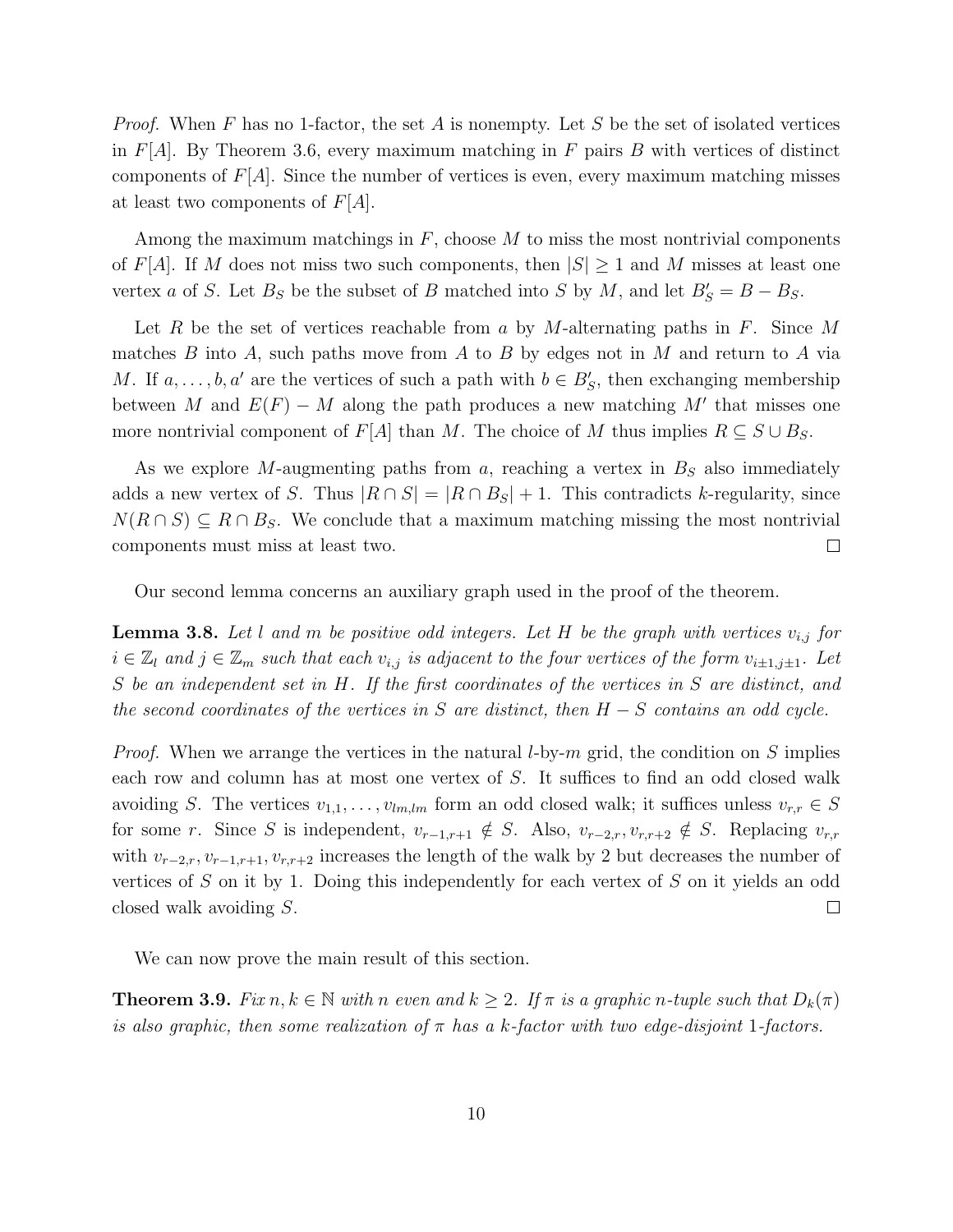*Proof.* Since  $D_k(\pi)$  is graphic, Kundu's Theorem provides a realization of  $\pi$  with a k-factor. Among all such realizations, choose a realization  $G$  and  $k$ -factor  $F$  in it to lexicographically maximize  $(r, s)$ , where r is the maximum number of edge-disjoint 1-factors in F and s is the maximum size of a maximum matching in the graph  $\hat{F}$  left by deleting r 1-factors from F.

If  $r \geq 2$ , then the claim holds. Otherwise,  $r \leq 1$  and  $0 < s < n/2$ . If  $r = 1$ , let  $\hat{M}$  be the specified matching; if  $r = 0$ , then  $\hat{M} = \emptyset$ . View  $\overline{G}$ ,  $\hat{M}$ ,  $\hat{F}$ , and  $G - E(F)$  as a decomposition of  $K_n$  into edge-disjoint subgraphs.

Let  $(A, B, C)$  be the Gallai–Edmonds decomposition of  $\hat{F}$ . By Lemma 3.7,  $\hat{F}$  has a maximum matching M that misses two nontrivial components of  $\hat{F}[A]$ ; call them Q and Q'. Since Q and Q' are components of  $\hat{F}[A]$ , each edge of  $K_n$  joining them is not in  $\hat{F}$ .

If edges xy in Q and  $x'y'$  in Q' exist such that  $xx'$  and  $yy'$  lie in the same graph among  $\{\overline{G}, \hat{M}, G - E(F)\}\$ , then switching  $\{xy, x'y'\}$  into it and  $\{xx', yy'\}$  into  $\hat{F}$  yields a realization  $G'$  of  $\pi$  with a k-factor  $F'$  (having a 1-factor if  $r = 1$ ). Since Q and Q' are factor-critical (by Theorem 3.6),  $Q - x$  and  $Q' - x'$  have 1-factors. Since M misses Q and  $Q'$ , replacing the edges of M in Q and Q' with  $xx'$  and 1-factors of  $Q - x$  and  $Q' - x'$  yields a matching  $M'$ in  $F'$  that is larger than M. By the choice of G and F, no such  $xx'$  and  $yy'$  exist.

Being factor-critical and nontrivial,  $Q$  and  $Q'$  are nonbipartite; hence each contains an odd cycle. Let  $\{u_1, \ldots, u_l\}$  and  $\{w_1, \ldots, w_m\}$  be the vertices along odd cycles chosen in Q and Q', respectively. Form the auxiliary graph H of Lemma 3.8, with vertices  $v_{i,j}$  for  $i \in \mathbb{Z}_l$ and  $j \in \mathbb{Z}_m$ . Let S be the subset of  $V(H)$  corresponding to edges of the form  $u_iw_j$  that belong to  $\hat{M}$ . If  $r = 0$ , then S is empty; if  $r = 1$ , then S has at most one vertex in each row and column, because  $\hat{M}$  is a matching.

The vertices of  $H-S$  correspond to other edges  $u_iw_j$  in  $K_n$ , each belonging to G or to  $G - E(F)$ . By Lemma 3.8,  $H - S$  contains an odd cycle, and hence two adjacent vertices in  $H - S$  correspond to edges from the same subgraph. These edges have the form  $xx'$  and  $yy'$  previously forbidden. We conclude that  $r \geq 2$ , as desired.  $\Box$ 

#### **Corollary 3.10.** *Conjecture 3.2 is true for*  $k \leq 3$ *.*

We believe that the conclusion of Lemma 3.8 remains true when two such independent sets  $S$  and  $S'$  are deleted. This would improve Theorem 3.9 to produce a realization having a  $k$ factor with three edge-disjoint 1-factors, yielding Conjecture 3.2 for  $k \leq 4$  and Conjecture 3.1 with one more odd value in  $k_1, \ldots, k_t$  than allowed by Theorem 3.9. The method cannot extend beyond that, because when  $l = m = 3$  there may be three independent sets of size 1 in  $H$  that together occupy one column, and then what remains is bipartite.